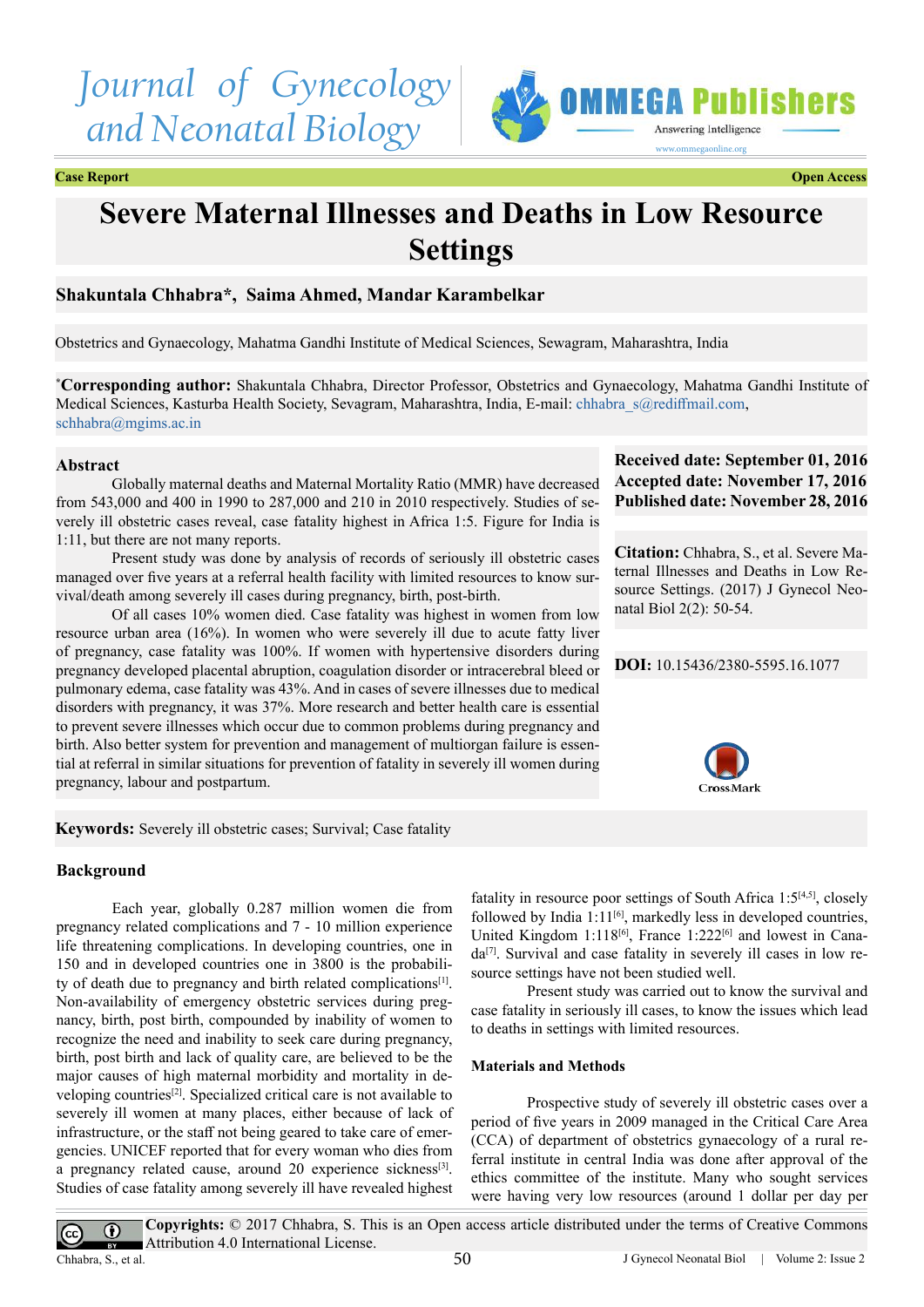#### Severe Obstetric Illness, Survival, Case Fatality



capita income, sometimes evens less). It is a referral medical institute, not the only one, but most of the seriously ill of the area are referred to this institute, may be because of low cost, better quality services. Informed consent was taken from the women or the relative. All the severely ill obstetric cases directly admitted to CCA or transferred to CCA from wards, were included in the study. Criteria for diagnosis was, admission to the unit that provided 24-hours medical supervision, with mechanical ventilation, continuous vasoactive drug support in potentially life-threatening situations<sup>[1]</sup>.

#### **Results**

During the period of analysis of cases of 5 years, there were 32,655 obstetric admissions and 21,277 births occurred and 455 women (study subjects) were admitted to CCA and accounted for 1.3% of obstetric admissions and 2.1% births. The standard modes of diagnosis of the illnesses were used. Severity was the need to keep CCA, however there were no defined criteria. Of these 455 severely ill women, 47 died, case fatality of 10.3%, (0.14% of obstetric admissions, 0.22% of births, 0.88% of cases hospitalized for obstetric disorders). Of the 47 women who died, 21 were rural (44% of those who died, 11% of all rural severely ill women), 8 were urban (17% of all deaths, 5% of urban severely ill cases) and 18 were of low resource urban settings (38% of deaths, 16% of severely ill from low resource urban), significantly more case fatality in women of low resource urban settings ( $P < 0.05$ ). Four (8.6%) women were of less than 20 years (33% of severely ill cases of teen age) and 7 (14.8%) were of more than 30 years (22% of severely ill women of 30 years and above). Thirty six (76.6%) women who died were of 20-29 years, (9% of severely ill cases of this age). Case fatality was highest in severely ill teenagers (significantly more, P < 0.05). Of 47 women who died, 24 were nullipara (8.5% of 282 severely ill nullipara women in severely ill) and 23 multipara (13.2% of 173 all severely ill multipara) [insignificant difference  $P > 0.05$ ].

Of 47 women who died, 39 (83% of all cases who died) had reported in emergency with almost no care during pregnancy, 7 (15% of all deaths) had occasional checkups during pregnancy and one woman (2% of all maternal deaths) had multiple visits to prenatal clinic, however last visit was more than 30 days prior to admission with severe illness. It was further revealed that case fatality in severely ill cases of clinically & investigationally diagnosed acute fatty liver of pregnancy (AFLP) was

100%. Severely ill cases of preeclampsia and eclampsia with HELLP (Haemolysis, Elevated Liver Enzyme, Low Platelet Count) syndrome had 43% mortality and cases of severe illness due to hepatitis or malaria or pneumonia had 37% fatality. Women who were severely sick due to hemorrhage had 25% fatality. Severely ill women with traumatic postpartum hemorrhage (PPH) had 22% fatality, atonic PPH had 5% fatality and in cases of severe illness due to placental abruption, fatality was 6%. Three other severely ill women who died, one each, had splenic rupture following road traffic accident (RTA), thyrotoxicosis and acute exacerbation of bronchial asthma. There was no mortality in women who were severely ill because of ectopic pregnancy or gestational trophoblastic disease or placenta praevia or rupture uterus.

Two maternal deaths occurred in first trimester (4.2% of all deaths, 12% of severely ill women of first trimester), both had septic abortion (50% of severely ill cases of septic abortion). Of 34 women admitted with severe sickness in second trimester, 4 died (8.5% of all deaths and 12 % of severely ill cases admitted in second trimester). Two had cardiac disorders including a case of hemolytic severe anemia with congestive cardiac failure with spontaneous abortion; one had infective hepatitis and one eclampsia with cerebral hemorrhage.

Twenty deaths occurred in third trimester, (42.5% of all deaths, 8.1% of 246 severely ill cases admitted in third trimester). Eleven women were having hypertensive disorders (55% of all deaths in third trimester). Three deaths (15% of deaths in the third trimester), were to incidental or accidental causes, one each due to splenic rupture following RTA, thyrotoxicosis and acute exacerbation of bronchial asthma.

Thirteen women died during labor (28% of all deaths, 15% of 84 severely ill women admitted in labor). Five deaths (38%) were due to medical disorders. Two were severely ill due to valvular heart disease, one due to cardiomyopathy, one had severe anemia due to Sickle Cell Disease (SCD) & one was critically ill with acute exacerbation of bronchial asthma). Four critically ill women had hypertensive disorders (one each of preeclampsia with HELLP & eclampsia, two were of eclampsia with HELLP), 3 women were severely sick due to hemorrhage, (one due to placental abruption and two traumatic PPH).

There were 8 postnatal deaths (17% of all deaths, 15% of 54 severely ill postnatal cases). Three were severely ill due to eclampsia, two due to puerperal sepsis and one each due to atonic PPH, pneumonia and amniotic fluid embolism (Table 1, Figure 1).

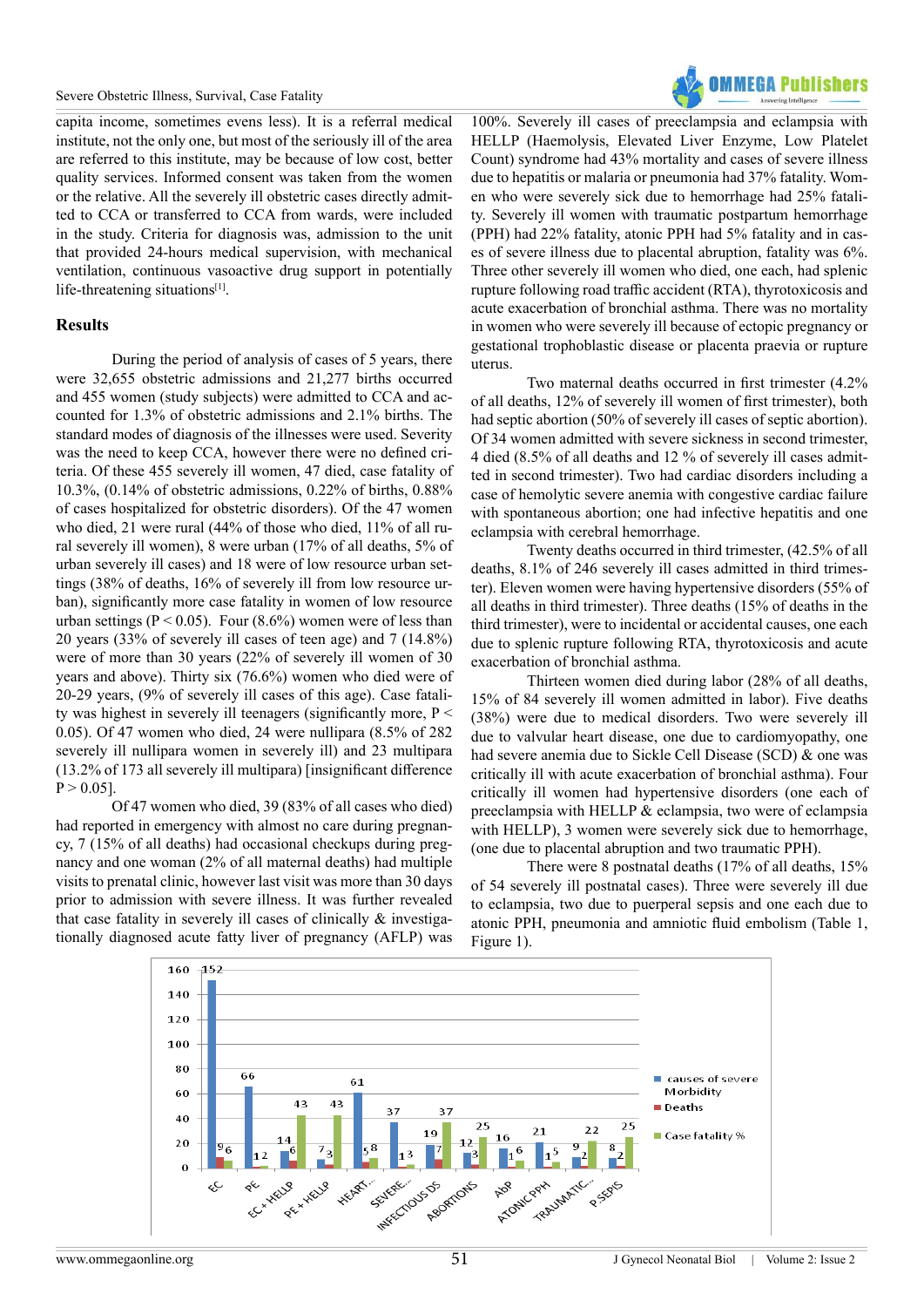

**Figure 1:** Causes of Severe Illness and Deaths Over 5 Years at a Referral Institute in Central India.

EC – Eclampsia

PE – Preeclampsia

HELLP - Haemolysis, Elevated Liver Enzyme, Low Platelet Count

- AbP Placental Abruption
- PPH Postpartum Hemorrhage

P. Sepsis -Puerperal Sepsis

| <b>DIAGNOSIS</b>                |                       | Admissions with<br>various disorders | Severely Ill cases | Deaths                   | Case Fatality            |
|---------------------------------|-----------------------|--------------------------------------|--------------------|--------------------------|--------------------------|
| Ectopic                         |                       | 133                                  | 10                 | $\overline{\phantom{0}}$ |                          |
| <b>Abortion</b>                 | <b>Induced Septic</b> | 412                                  | $\overline{2}$     | $\overline{2}$           | 50%                      |
|                                 | <b>Spontaneous</b>    | 1119                                 | $\overline{4}$     | 1                        | 25%                      |
| $GTD^b$                         |                       | 175                                  | $\overline{4}$     | $\overline{a}$           | $\blacksquare$           |
| <b>Medical Disease</b>          | <b>Heart Disease</b>  | 138                                  | 63                 | 5                        | $8\%$                    |
|                                 | Anemia                | 324                                  | 39                 | $\mathbf{1}$             | 3%                       |
|                                 | <b>Infection</b>      | 1595                                 | 19                 | $\overline{7}$           | 37%                      |
| Hypertensive<br><b>Disorder</b> | PE <sup>d</sup>       | 1042                                 | 67                 | $\mathbf{1}$             | $2\%$                    |
|                                 | $PEd + HELLP$         | 124                                  | $\overline{7}$     | 3                        | 43%                      |
|                                 | EC <sup>e</sup>       | 152                                  | 152                | 9                        | 6%                       |
|                                 | $ECe + HELLP$         | 14                                   | 14                 | 6                        | 43%                      |
| Ante Partum Hem-<br>orrhage     | P.Previa              | 73                                   | $\overline{4}$     | $\overline{\phantom{0}}$ | $\overline{\phantom{a}}$ |
|                                 | <b>Abruption</b>      | 118                                  | 16                 | $\mathbf{1}$             | 6%                       |
|                                 | Unclasiified          | 89                                   | 3                  | $\overline{\phantom{0}}$ | $\overline{\phantom{a}}$ |
| Post Partum Hem-<br>orrhage     | <b>Atonic</b>         | 66                                   | 21                 | 1                        | $5\%$                    |
|                                 | Traumatic             | 35                                   | 9                  | $\overline{c}$           | 22%                      |
| <b>AFLPf</b>                    |                       | 10                                   | 3                  | 3                        | 100%                     |
| <b>Rupture Uterus</b>           |                       | 6                                    | $\overline{4}$     | $\overline{\phantom{a}}$ | $\overline{\phantom{a}}$ |
| P.Sepsis <sup>g</sup>           |                       | 12                                   | 8                  | $\overline{c}$           | 25%                      |
| <b>Gynae Disorder</b>           |                       | 70                                   | $\overline{4}$     | $\overline{\phantom{0}}$ | $\overline{\phantom{a}}$ |
| <b>Total</b>                    |                       | 5307                                 | 455                | $44 + 3$                 |                          |

**Table 1:** Severely Ill Obstetric Cases and Case fatality Over 5 Years at a Referral Institute in Central India.

("Spont: Spontaneous; <sup>b</sup>GTD: Gestational Trophoblastic Disease; "Ds: Disease; <sup>d</sup>PE: Preeclampsia; "EC: Eclmapsia; "AFLP: Acute fatty liver of pregnancy; <sup>g</sup>P.Sepsis: Puerperal sepsis)

**Note:** Case fatality is out of severely ill cases and not total cases.

3 other women who died had – Splenic rupture following Road Traffic Accident, Thyrotoxicosis & Acute exacerbation of Bronchial asthma, one each.

#### **Discussion**

Women with severe illness during pregnancy, labour or post partum survive, with or without permanent disability, sometimes die. Women who are seriously ill undergo the pathway, similar to those who die, characterized by multiorgan dysfunction or other shock related syndrome. Timing & appropriateness of therapy explain part of the huge difference in survival and case fatality between developed and developing countries<sup>[4-7]</sup>. The survival in seriously ill cases is usually an indicator of the quality of emergency care, available and used, but it has not been studied well in resource poor settings. It is essential to audit health-care facilities or the health-system's performance, depending on the health-care level at which the approach is implemented for improving the outcomes. In the present study, case fatality among severely sick women was 10%. Minkauskiene et al<sup>[6]</sup> have reported severe maternal morbidity ranging from 0.07 to 8.23% and the case-fatality ratio in such seriously ill cases ranging from  $0.02$  - 37%. Oladapo et al.<sup>[\[8\]](#page-4-6)</sup> have reported 17%

mortality in births with life threatening obstetric conditions. Tank et al.[\[9\]](#page-4-7) from India reported case fatality of 42.4%. Van-decruys et al.<sup>[\[5\]](#page-4-8)</sup> reported 20% case fatality from South Africa. In developed countries, it is 10 to 20 times less, with reports of 1:118 from Great Britain, 1:222 from France<sup>[\[6\]](#page-4-4)</sup>. Large number of women, who could be saved, die in developing countries due to lack of availability of critical care. In the present analysis, women who died represented 1.1% admissions from villages, 1.2% of townships and 3.3% from low resource suburbs. Overall 44% of severely ill women were rural, 39% were from low resource urban and 17% from urban. Case fatality was highest in severely ill women from low resource urban settlements, 16%. It was 11% in rural and 5% in urban women (significant difference, p value  $\leq 0.05$ ). Okwemba et al.<sup>[10]</sup> from from Nairobi have also reported more chances of death in women from low resource urban settings than the national average.

Of all severely ill women who died, 83% (39 of 45) had reported in emergency with no prenatal care. Osinaike<sup>[2]</sup> has also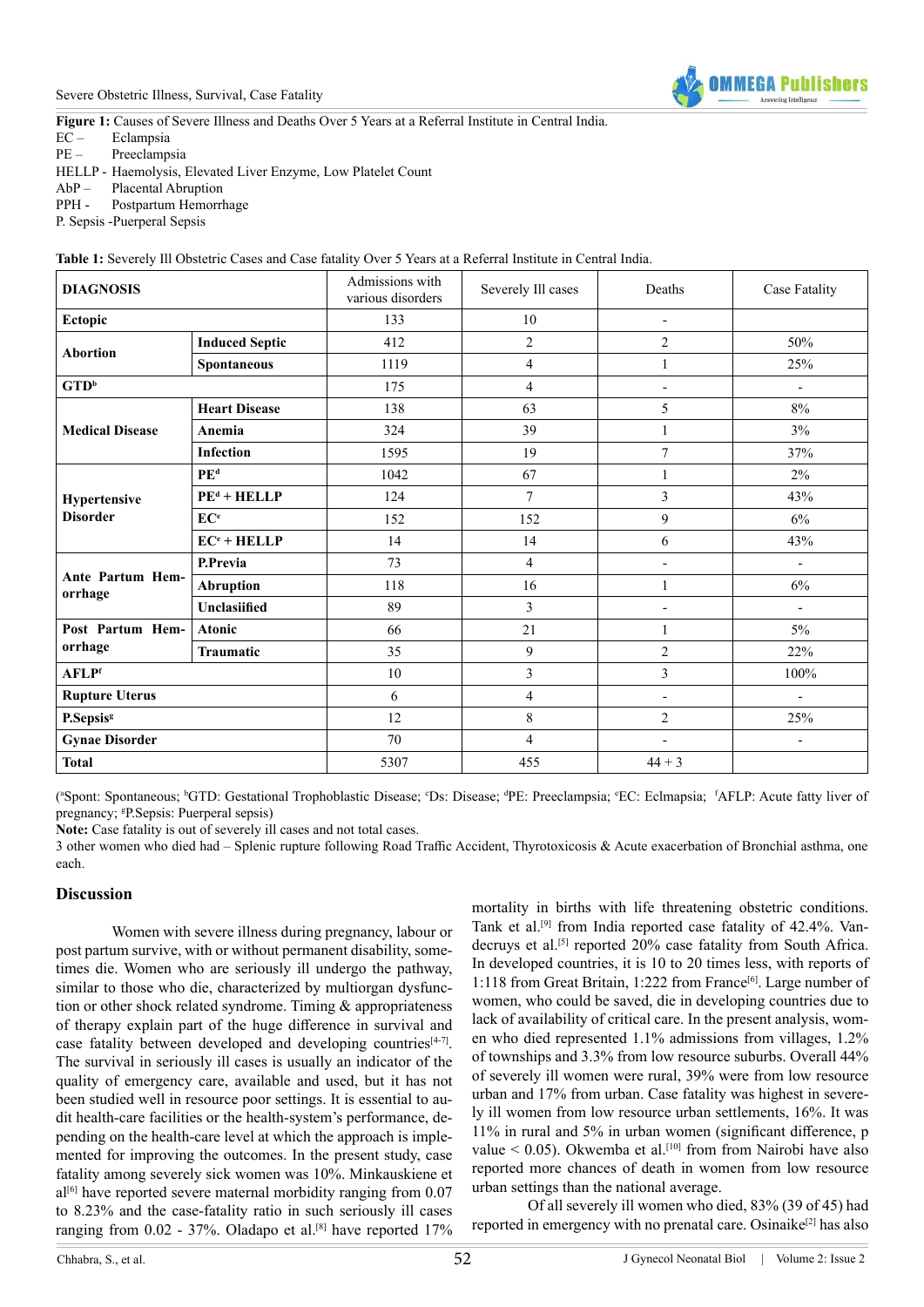

reported 78% emergency cases with no prenatal care amongst severely ill obstetric cases. A severely ill woman with nothing known about her basic health creates problems in diagnosis and management, because of delays in the understanding, which contributes to case fatality. It was further revealed that 55% of severely ill women were admitted antenatally, 28% in labor and 17% postnatal, but case fatality was 8.2% during pregnancy (7.6% cases of first trimester, 15.3% second trimester and 76.9% third trimester), 15.4% during labour and 14.8% in severely ill postnatal women. It is essential that there is awareness about possibility of severe illness post birth. Generally after the baby is born, it is believed to be smooth sailing and critical watch is not kept.

While overall case fatality in severely ill cases was 10%, it was 100% with severely ill cases of acute fatty liver of pregnancy. In severely ill women of eclampsia/preeclampsia with HELLP and/or intracerebral hemorrhage and / or coagulation defects and acute onset pulmonary edema, fatality was 43%. In general in severely ill women of eclampsia without HELLP it was  $6\%$  and in preeclampsia 2%. Girard et al<sup>[\[11\]](#page-4-10)</sup> reported one maternal death amongst 223 severely ill cases (110 of hemorrhage, 105 pregnancy induced hypertension and 8 sepsis). The frequency of these diseases was an estimated 8 per 1000 births. Waterstone et al<sup>[\[12\]](#page-4-11)</sup> in their study reported the incidence of severe obstetric morbidity as 12/1000 deliveries, five maternal deaths out of 588 attributed to conditions studied. Disease specific morbidities per 1000 deliveries were 6.7 (6.0 to 7.5) for severe haemorrhage, 3.9 (3.3 to 4.5) for severe pre-eclampsia, 0.2 (0.1 to 0.4) for eclampsia, 0.5 (0.3 to 0.8) for HELLP syndrome, 0.4  $(0.2 \text{ to } 0.6)$  for severe sepsis, and  $0.2 \text{ (}0.1 \text{ to } 0.4)$  for uterine rupture. Most events are related to obstetric hemorrhage and severe pre- eclampsia. Vasquez et al.<sup>[13]</sup> have reported 8% mortality with hypertensive diseases of pregnancy. Authors reported that, those with intracranial hemorrhage were the most acutely ill, those requiring mechanical ventilation had highest fatality. In the present study neurological and hematological failure had the highest mortality, and cases with Adult Respiratory Distress Syndrome (ARDS) had better outcome. Main cause of death was multiorgan failure (44%). Dalal et al.<sup>[14]</sup> reported that the mortal-ity was proportional to the number of organs failed. Irene et al[.\[15\]](#page-4-14) did a study to assess the maternal morbidity during pregnancy, delivery and postpartum period. In their study 43.63% (24/55) women died, most of them due to multi-organ dysfunction. Kho-sla et al. reported case fatality of 13.84<sup>[\[16\]](#page-4-15)</sup> and Mac cord et al. of 0.49[\[17\]](#page-4-16).

In the present study, case fatality was 37%, amongst severely ill cases with medical illnesses, like malaria, infective hepatitis, pneumonia, next to hypertensive disorders during pregnancy. Heart disease had fatality of 8%; major contributor was valvular heart disease due to which 5 out of 61 women (8%) with severe illness died. Dalal et al<sup>[14]</sup> in their study have reported 44% patients having infectious aetiology, of which puerperal sepsis accounted for 15%. Sometimes medical disorders in pregnancy go unrecognized and untreated, till women become seriously ill. Malaria alone contributed to 15% cases. In the present study abortion complications and puerperal sepsis had case fatality of 25%, 3 out of 12 and 2 out of 8 severely ill women of septic abortion and puerperal sepsis respectively, dying. In spite of the abortion law and network of health care, in India, women try unsafe abortion and report with severe sickness, septicemia

and die. Two of the nine severely ill women with traumatic PPH died, one out of 22 severely ill cases of atonic PPH. The case fatality for traumatic and atonic PPH was 22% and 5% respectively. Delay in right treatment at right time was the major cause of mortality due to PPH. Of the total 30 severely ill cases of PPH, 21 (70% of 30) were severely ill because of atonic PPH and one died (case fatality 4.76%). A continuum from community to specialized care is essential. Out of 16 severely ill cases of placental abruption one died, (6% fatality) due to multiorgan problem. There was no mortality in severely ill women having ectopic pregnancy or hydatidiform mole or placenta previa or rupture uterus, where heavy haemorrhage was the cause of severe illness. These women could get immediate, appropriate management and so they survived. Prual et al.<sup>[18]</sup> have reported one death out of 32 cases (3.2%) in severely ill cases with case fatality varying in different disorders, 33.3% for sepsis, 30.4% for uterine rupture, 18% for eclampsia and 2.8% for severe hemorrhage in the study done in urban settings Western Africa, where there is good access to health and high order utilization by pregnant women.

Assef et al<sup>[19]</sup> have reported that bronchial asthma, sickle cell disease and hypertension, are frequently reported pre-existing illnesses which predispose to severe illness and accounted for over two-thirds of the illnesses. We had 12.8% fatality with such illnesses.

Bibi et al<sup>[\[20\]](#page-4-19)</sup>, have reported that severity of morbidity significantly increases, if pre-eclampsia / eclampsia are associated with respiratory distress, similar to the present study. Driessen et al<sup>[21]</sup> have reported majority of deaths due to sepsis following prolonged neglected labor in cases who developed multiorgan failure. Obstetric hemorrhage was fatal when it was due to uterine atony in multiparous women. In a study by Tucker et al<sup>[22]</sup>, Pregnancy Mortality Surveillance System reported five pregnancy complications (preeclampsia, eclampsia, abruptio placentae, placenta previa and PPH) accounting for a quarter of the pregnancy related deaths. Excess mortality from a condition could be caused by a higher prevalence of the condition, a higher case fatality rate or a combination of these factors, as was in the present study where there were more severely ill women due to hypertensive disorders and had more case fatality also. Waterstone et al<sup>[12]</sup> reported that severe obstetric morbidity and its relation to mortality may be more sensitive measure of pregnancy outcome than mortality alone.

#### **Conclusion**

In the present analysis, it was revealed that case fatality was 10% in women with severe illness due to various disorders during pregnancy, labour or postpartum. The most common condition which was responsible for severe illness and mortality also, was hypertensive disorders, especially when associated with HELLP. Second were medical disorders, highest with acute fatty liver. Severely ill women with ectopic pregnancy, hydatidiform mole, uterus rupture could be saved but in severely ill due to PPH, fatality was 4.75%. It appears a lot needs to be done for preventing severely illness and improving outcome, if severe illness occurs because of various disorders.

**Conflict of Interest:** The authors declare no conflict of interests.